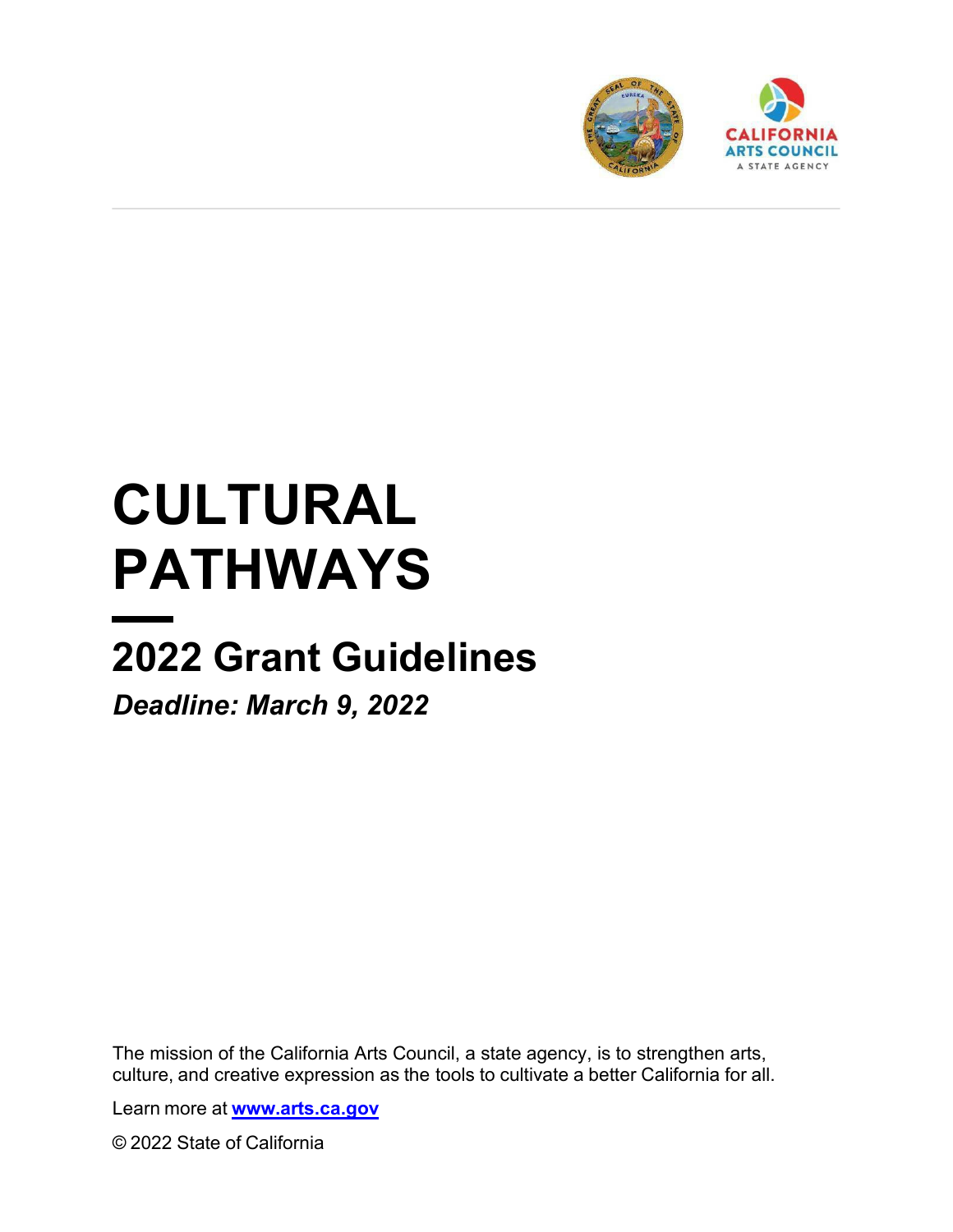# **CULTURAL PATHWAYS 2022 GRANT GUIDELINES**

**DEADLINE: March 9, 2022 11:59 PM Grant Request Amount: Up to \$30,000 Estimated Total Number of Grant Awards: 43 Grant Activity Period: September 1, 2022 – August 31, 2024 (2 years) Total Operating Revenue: Eligible applicants must be at** 



**Matching Funds: Not Required Apply at: [calartscouncil.smartsimple.com](https://calartscouncil.smartsimple.com/)**

**or below \$150,000 for each of the last two completed fiscal years.** 

# **Background & Purpose**

The California Arts Council's policies and practices prioritize racial equity and have a broad geographic reach into communities of all sizes and needs. These priorities include strengthening the creative expression of artists, artistic practice, and community collaboration as vital strategies in healing, stabilizing, uplifting, and transforming communities. Artistic projects that foster creative social change in equity and access provide crucial opportunities for sustaining strong, healthy, vibrant, safe, and resilient communities in a region.

The **Cultural Pathways** program is rooted in the CAC's commitment to serving the needs of an increasingly demographically complex California, and the belief that a healthy arts ecosystem reflects contributions from all of California's diverse populations.

The purpose of the **Cultural Pathways** program is to strengthen the capacity of small, new, and emerging arts organizations that are rooted in communities of color, recent immigrant and refugee communities, and tribal or indigenous groups, and to anchor the cultural and creative work of these organizations into the cultural landscape of the state.

Intended Program Outcomes:

- Authentic and creative voices of all of California's diverse communities are celebrated and nurtured.
- A greater diversity of artists, organizations, and communities across the state are supported.
- Administrative, artistic, and governance personnel receive significant professional development necessary to make transformational growth within their organizations.

# **Program Description**

Successful applicants will receive two years of general operating support up to an amount of \$30,000. Successful applicants will also receive technical assistance and professional development tools, resources, and training. Technical assistance may take the form of convenings, webinars, learning communities, and workshops.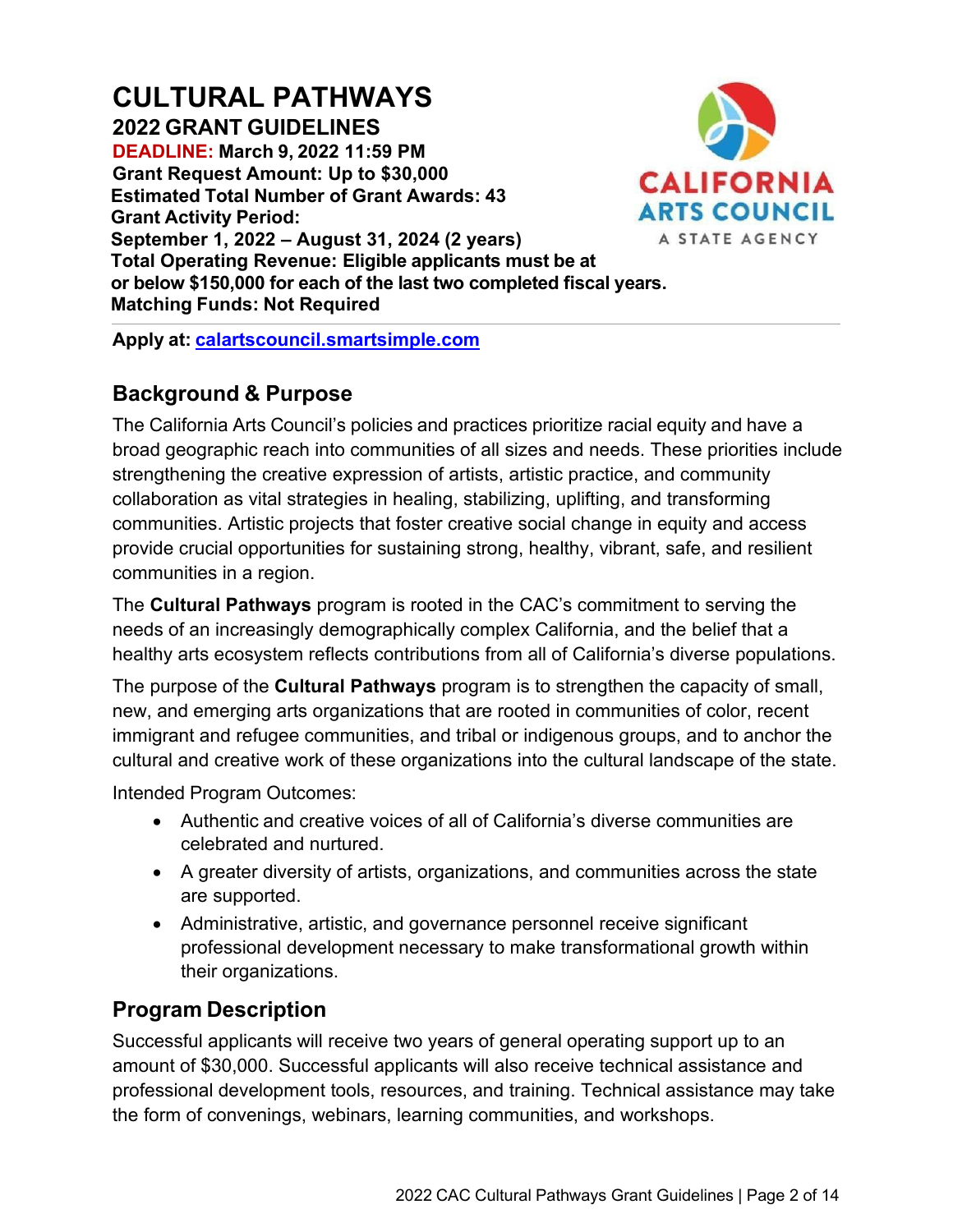# **Program Goals**

Projects should:

- Strengthen organizational capacity of small, new, and emerging arts and cultural organizations.
- Advance specific skills and knowledge of key administrative, artistic, and governance personnel.
- Support the strategic and long-term stability of an organization.
- Increase access to best practices in nonprofit and public sector management.

# **Program Requirements**

General operating support is intended to support the organization or group in carrying out their mission. **Cultural Pathways** funding is *not* intended to support a specific project.

- The applicant must complete general operating support activities aligned with the program's purpose.
- All activities to be funded by the CAC must occur within the two-year Grant Activity Period.
- The organization must support a community of color, recent immigrant community, refugee community, tribal or indigenous group.
- The organization must include and represent the communities to be served.
	- $\circ$  Organization mission, staff, and board (or other advisory or governing body) must remain deeply rooted in and reflective of the identified community or group.
	- o Provided arts activities, programs and/or services must be culturally relevant and responsive to the identified community or group.
- All CAC-funded programs, services, information, and facilities where funded activities take place, including online spaces, must be accessible for individuals with disabilities, including but not limited to individuals who are Deaf, Hard of Hearing, Deaf-Blind, have difficulty speaking, have a physical disability, visual disability, developmental disability, learning disability, mental illness, or chronic illness.

Successful applicants will be required to:

- Participate in *Technical Assistance* and *Professional Development* activities offered remotely and in person through the CAC and program partners.
- Contribute to the learning community of the grantee cohort.
- Attend one regional convening per year (travel assistance provided).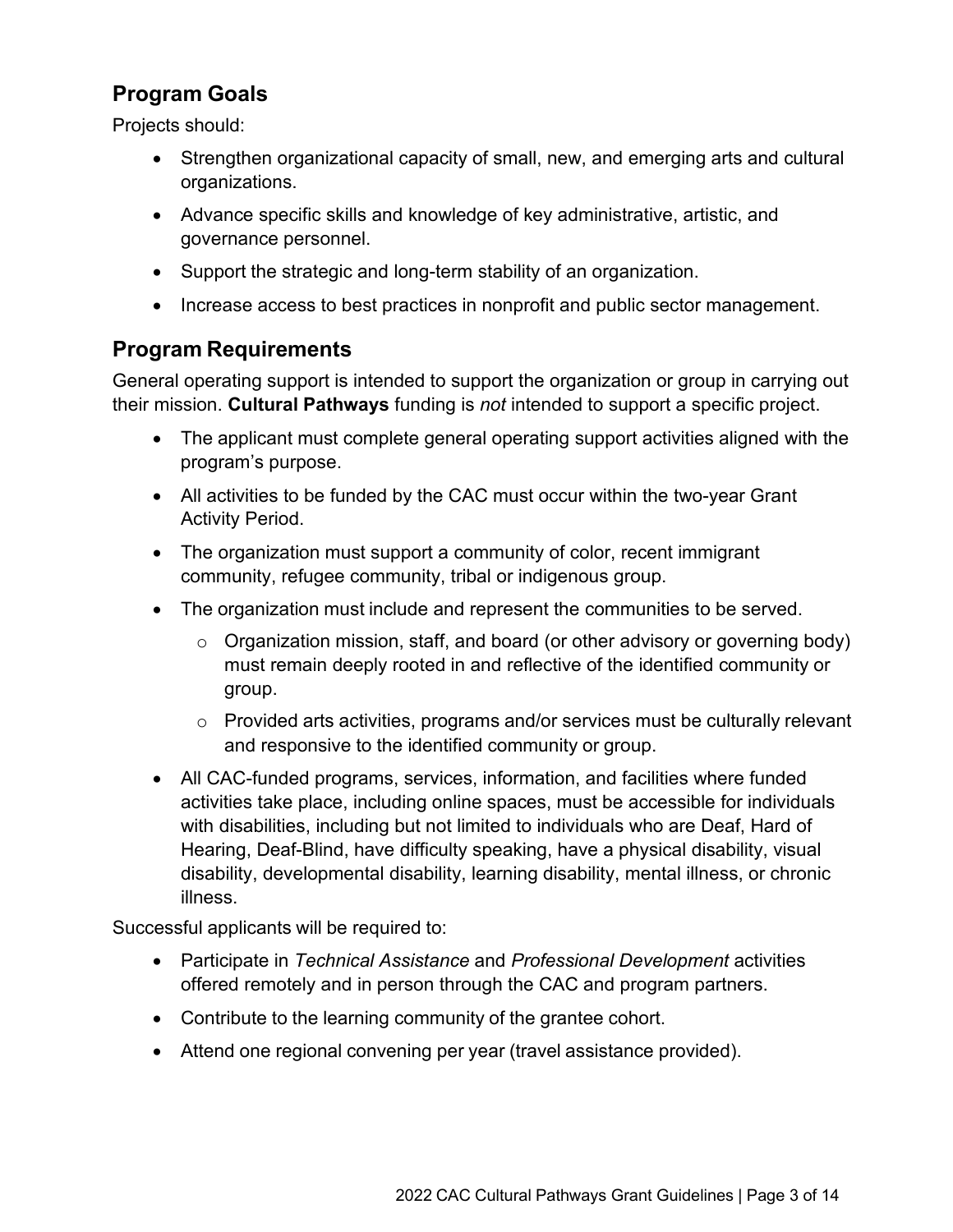*Technical Assistance* may include the following areas:

- Online grants management system support
- Grant evaluation and reporting
- Additional areas as identified by the grantee cohort

*Professional Development* may include the following areas:

- Strategic planning and implementation
- Leadership and board development
- Nonprofit financial management
- Fund development strategies
- Marketing and outreach
- Data and systems management
- Arts presenting
- Communicating the value of your work
- Program evaluation
- Developing and maintaining partnerships
- Additional areas as identified by the grantee cohort

# **Eligibility Requirements**

Applicants must comply with the requirements below. All applications must include the listed items at the time of submission in order to be considered for funding.

- **Racial equity statement -** Description of the organization's commitment to equitable policies and culture.
- **California-based** Documentation of having a principal place of business in California.
- Applicants must have a total operating revenue **at or below \$150,000** for each of the last two completed fiscal years.
- Arts programming Applicants must have a minimum two-year history of consistent engagement in arts programming and/or services prior to the application deadline.
- **501(c)(3) organization as applicant or fiscal sponsor** Non-governmental (municipal, county, or tribal) applicant organizations must demonstrate proof of nonprofit status under section 501(c)(3) ofthe Internal Revenue Code, or section 23701d of the California Revenue and Taxation Code.
- **Fiscal sponsors** An applicant organization without nonprofit statusmust use a California-based fiscal sponsor with a federal 501(c)(3) designation to apply for funding.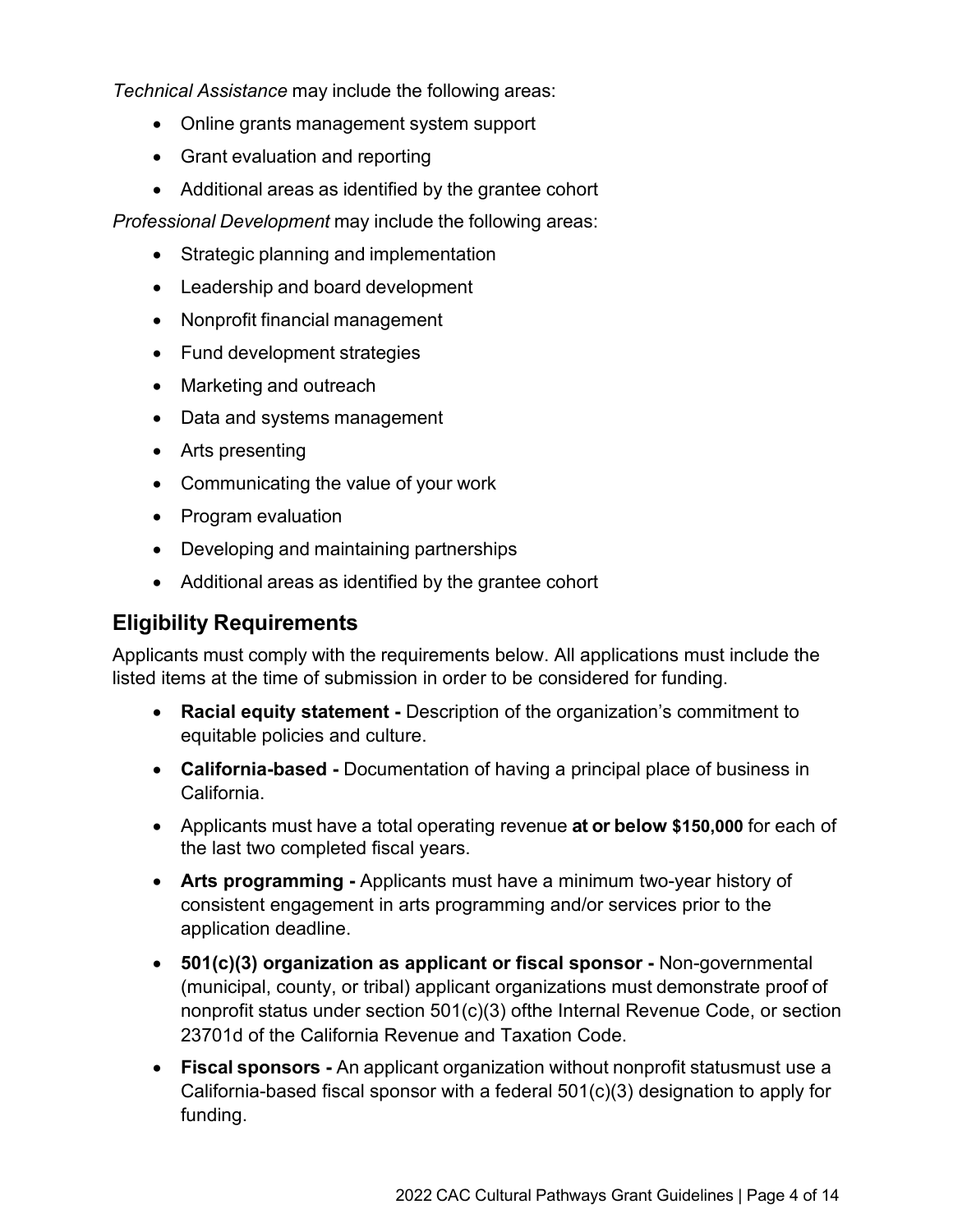- $\circ$  The fiscal sponsor will provide the fiscal oversight and administrative services needed to complete the grant.
- o A [Letter of Agreement](https://arts.ca.gov/fiscalsponsorletter/) between the fiscal sponsor and the applicant organization must [be signed](https://arts.ca.gov/definitionofasignature/) by a representative from both parties and submitted with the application. A blank signature field will not be accepted. **If a grant is awarded, the fiscal sponsor becomes the legal contract holder with the California Arts Council.**
- $\circ$  A fiscal sponsor change is not permissible during the Grant Activity Period, with rare exceptions.
- o Fiscal sponsors must have a minimum two-year history of consistent engagement in arts programming and/or services prior to the application deadline. (Acting as a fiscal sponsor to arts and cultural organizations is considered an arts service.) See additional information on the use of [CAC fiscal sponsors.](https://arts.ca.gov/fiscalsponsorpolicy/)
- **Certificate of good standing** Nonprofit organizations and fiscal sponsors (if applicable) must have "active status" with the California Secretary of State (SOS) showing evidence of "good standing" at the time of application. You can verify your organization's status by conducting a search using the SOS online [Business Search](https://businesssearch.sos.ca.gov/) tool. An indication of "active" (versus "suspended," "dissolved," "cancelled," etc.) confirms that your nonprofit corporation exists, is authorized to conduct business in the State of California, has met all licensing and corporation requirements, and has not received a suspension from the Franchise Tax Board.

# **Eligible Request Amounts**

Applicant organizations can request up to \$30,000 for the two-year grant period.

# **Funding Restrictions**

- Statewide and Regional Networks, State-Local Partner, and General Operating Support for Arts and Culture Organizations grantees are not eligible for Cultural Pathways support in the same fiscal year.
- Applicants to this program are not restricted from applying for and receiving additional CAC project grants.

# **Matching Funds**

Matching funds are not required for this grant.

# **Community**

Representation of, by, and for community is a core value of the CAC, including authentic intergenerational and intersectional connections.

**Although not factors in grant decisions**, we strongly encourage applications from organizations that are led by, represent, and/or serve systemically marginalized communities, which may include but are not limited to: Arab,

2022 CAC Cultural Pathways Grant Guidelines | Page 5 of 14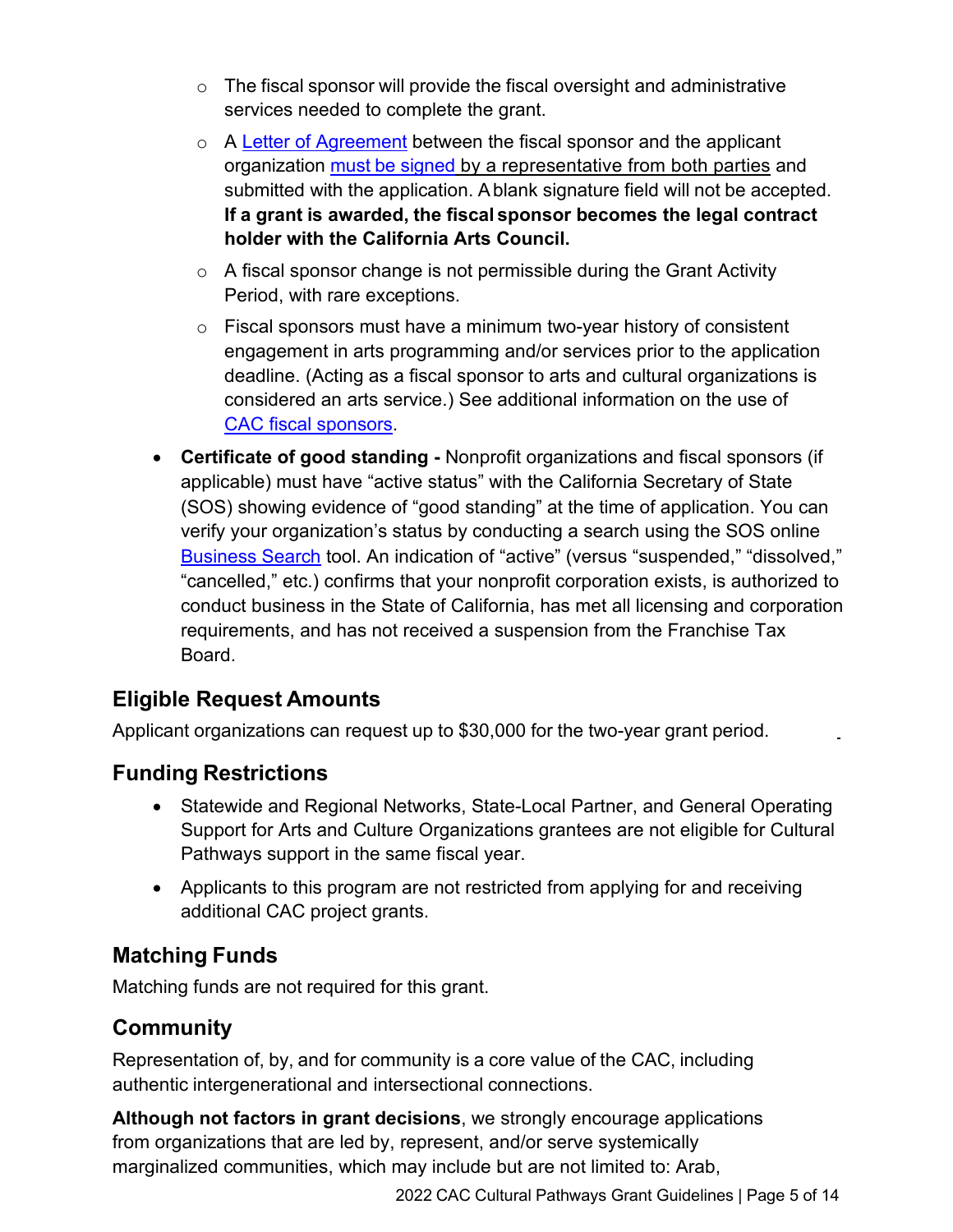MENASA (Middle Eastern, North African, South Asian); Asian; Black, African American; California Native American, Native Hawaiian, Indigenous, Tribal; Currently Experiencing Incarceration; Disabled; Elders, Seniors; Latinx, Chicanx; LGBTQIA+; Low Income; Neuro-Divergent; Pacific Islander; People of Color; Rural; Returned Residents, Formerly Incarcerated; Students of Color; Trans and/or Non-Binary People; Immigrants (Documented and/or Undocumented), Refugees, Asylum Seekers, Migrants; Unhoused, Transient; Veterans; or Youth.

# **Online Application Portal**

Applications will be available online through the CAC's online grants management system at [calartscouncil.smartsimple.com.](https://calartscouncil.smartsimple.com/s_Login.jsp) Only applications submitted through the system by the deadline will be accepted. **It is recommended that new applicants create an online profile well in advance of the application deadline.** More information can be found on the [Grant Resources](https://arts.ca.gov/grants/resources/) page of the CAC website.

# **Application Review Criteria**

A review panel will adjudicate complete and eligible applications based on the following criteria. Application questions and required documents pertaining to each review criterion are included below. Detailed instructions are available at [calartscouncil.smartsimple.com.](https://calartscouncil.smartsimple.com/s_Login.jsp)

**Racial Equity:** Demonstrates an understanding of racial equity through its cultural competence, policies, practices, projects, and organizational culture. Elements of racial equity are evidenced in the implementation of programming/services and throughout the proposal. Organization's leadership and participants center cultural, ethnic, and racial diversity.

#### *Application Questions and Required Documents*

- 1. Describe the elements of racial equity that are essential to the program/service and organization policies/culture. This criterion will be assessed by panelists during the review process. Your racial equity statement could include, but is not limited to:
	- A description of your region's landscape and how systemic racism has impacted your communities and field
	- How your organization is addressing issues of systemic inequitiesthrough racially equitable policies and practices
	- A description of the racial equity elements that support how the organization serves and uplifts the leadership of communities of color in your region, through your organizational leadership, community partnerships, mentorship, arts and cultural programming, accessibility, and outreach
- 2. Describe how the elements of racial equity show up in the programming/services and policies.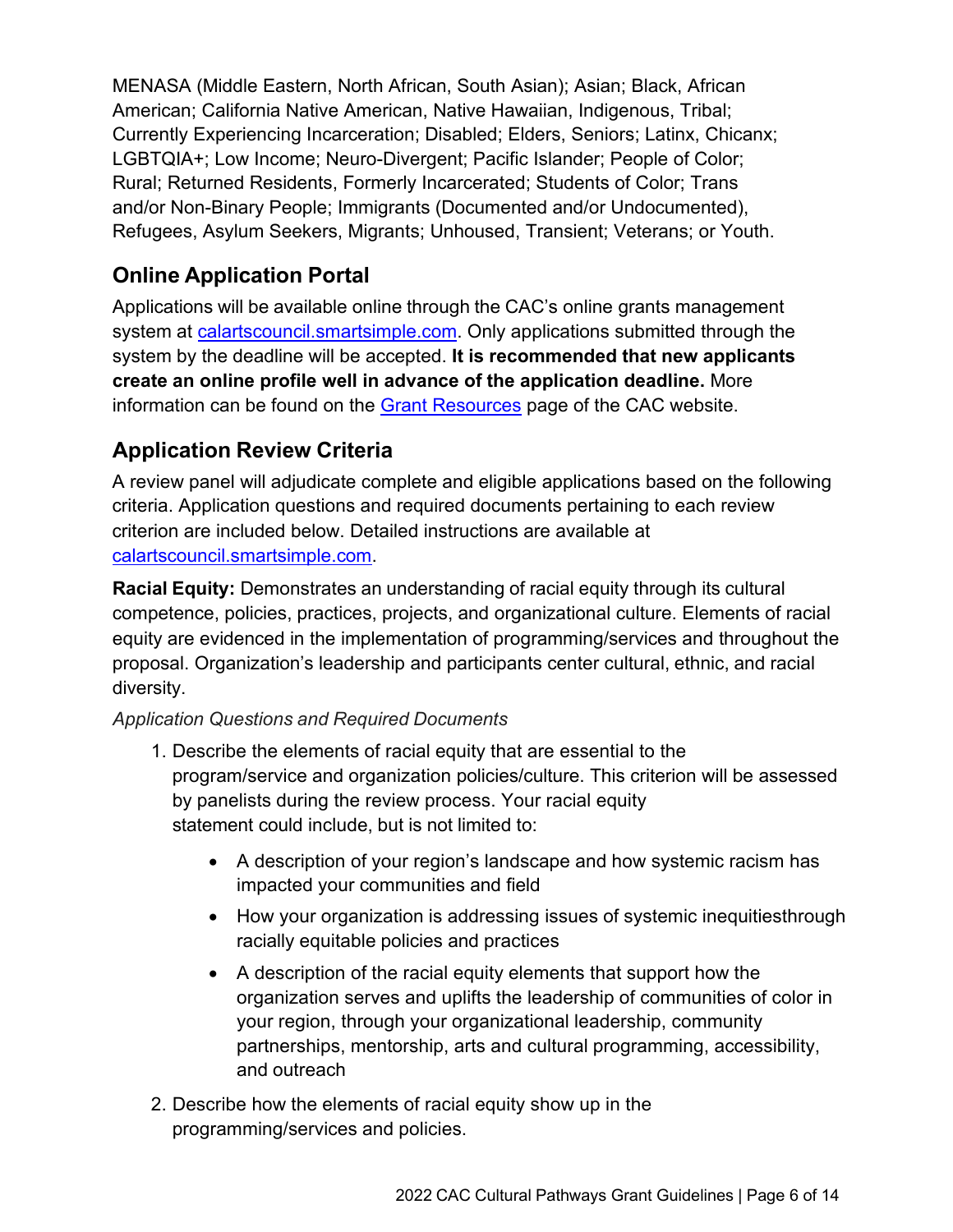- 3. Describe how the leadership and participants demonstrate cultural, ethnic, andracial diversity.
- 4. Describe any strategies or progress the organization has made toward your racial equity elements that you are proud of and would want to share with the field.

**Management and Leadership**: Experience and qualifications of key administrative personnel. Level of involvement, engagement, and support provided by staff, volunteers, and, if applicable, advisory groups and board of directors. Letter of support from a key external stakeholder, partner, or collaborator, affirming the organization's capacity to serve the community.

#### *Application Questions and Required Documents*

- 1. Identify administrative, artistic, and/or governance personnel who will participate in Technical Assistance (TA) and Professional Development (PD) and peer-topeer activities related to the program (minimum 40 hrs per year).
- 2. Provide a brief biography for each key individual (artistic, technical, or administrative) involved in your organization. Include name, title, whether to be supported by CAC funds, relevant experience, and role.
- 3. Describe the level of involvement, engagement, and support provided by staff, volunteers, and if applicable, advisory groups and board of directors, as well as the greatest areas of need for your organization.
- 4. Upload a Letter of Support from a key external stakeholder, partner, or collaborator, affirming the organization's capacity to serve the community.
- 5. Complete a two-year budget snapshot table: Provide revenue and expense amounts. Address any significant changes in line items from one year to the next and explain anticipated surpluses or deficits.
- 6. Provide no more than three (3) samples that best portray your organization and its work. These may include artistic work, press materials, flyers, brochures, programs, newsletters, audio, video, and other marketing pieces. Samples should be within the past two years and relevant to this grant opportunity.

**Community Engagement and Social Impact**: Demonstrates that organization is rooted in, reflective of, and responsive to the identified community benefiting from its work. Evidence of ability to nurture authentic and creative voices from within the identified community.

#### *Application Questions and Required Documents*

- 1. Describe the specific community your organization is rooted in and how your organization is reflective of and responsive to the identified community benefitting from its work.
- 2. Describe how your organization nurtures authentic and creative voices from within the identified community.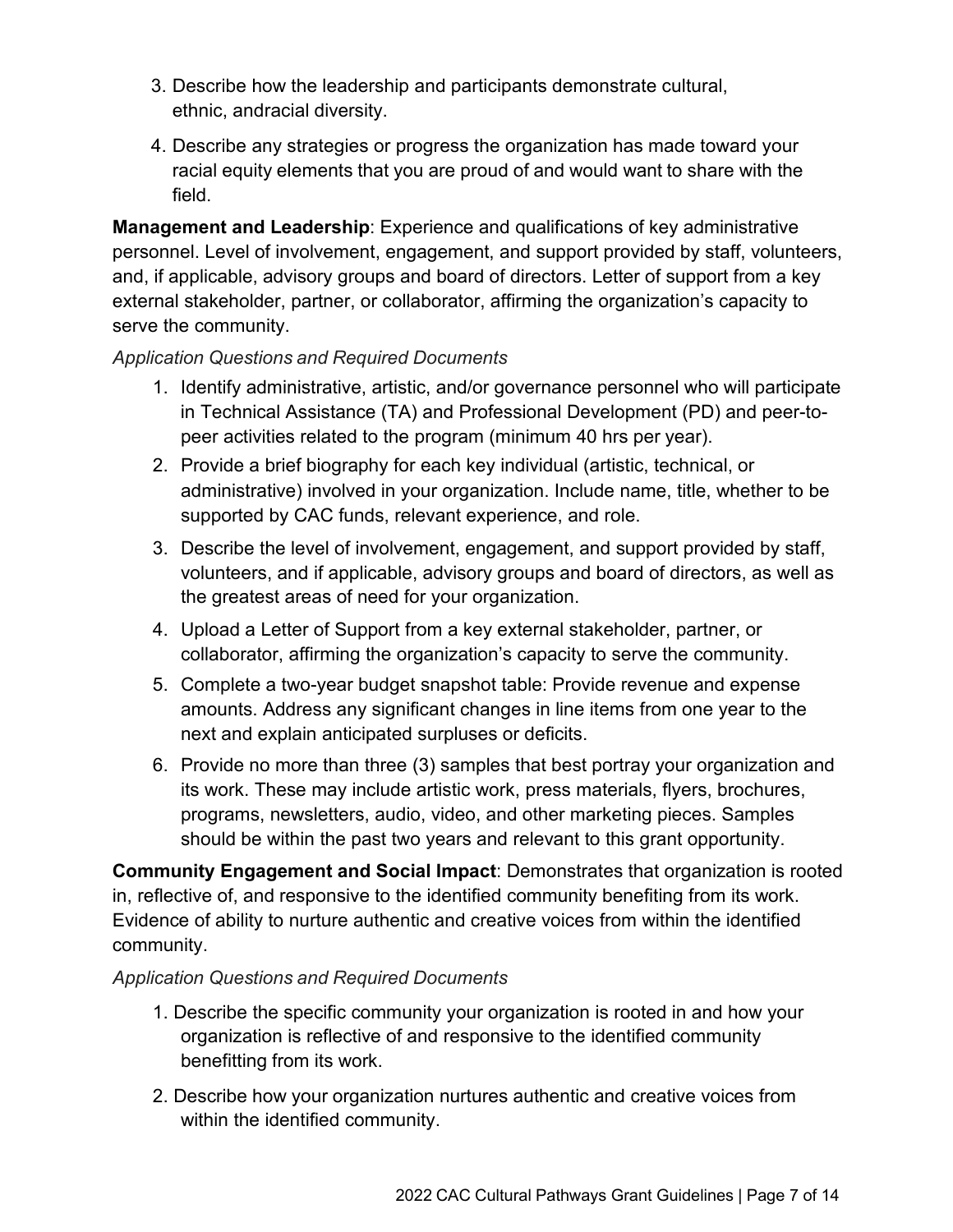**Communication and Documentation:** Ability to communicate programs and services to constituents. Ability to document the relevance, impact, and benefits of the organization's programs and services, including both qualitative (storytelling) and quantitative methods.

#### *Application Questions and Required Documents*

- 1. Describe how your organization will communicate programs and services to constituents.
- 2. Describe how you will document the relevance, impact, and benefits of the organization's programs and services, including both qualitative (storytelling)and quantitative methods.
- 3. Provide a timeline for key high-level organizational arts programming and/or services that will occur within the Grant Activity Period.

**Accessibility:** Demonstrates that its programs, services, information, and facilities where funded activities are to take place, including online spaces, will be accessible for individuals with disabilities, including but not limited to individuals who are Deaf, Hard of Hearing, Deaf-Blind, have difficulty speaking, have a physical disability, visual disability, developmental disability, learning disability, mental illness, or chronic illness.

#### *Application Questions and Required Documents*

- 1. Describe your organization's approach to ensuring the physical accessibility of programs and services for individuals with disabilities, as well as the accessibility of print and online materials. Consider organizational personnel and any partnering organizations, as well as beneficiaries of arts programming and services, and potential audience members in your response.
- 2. Identify the primary individual who will be responsible for managing accessibility for your organization. This may be a program manager, accessibility coordinator, or other staff member of the applicant organization.Include their name, title, phone number, and email address in the fields provided.

# **Panel Adjudication and Ranking Scale**

Panelists review and rank applications and work samples using a 6-point ranking scale that can be viewed at this [link.](https://arts.ca.gov/rankingguide/)

# **California Arts Council Decision-making**

The final authority for grant awards is the appointed Council. After receiving and reviewing recommendations from Council committees, the Council will vote on final funding awards at a public meeting. Awards may differ from requested amounts based on panel rank and available funding.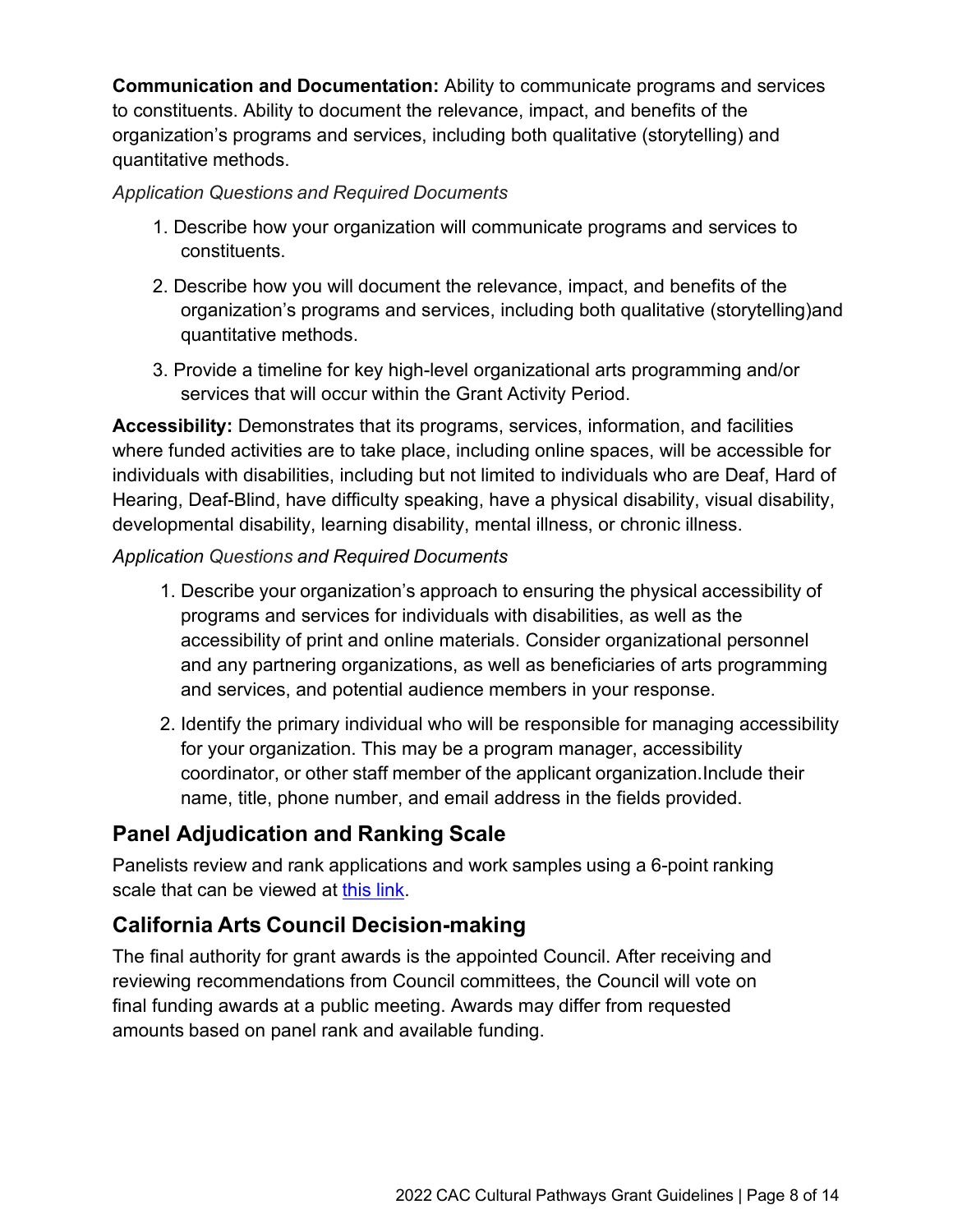# **Program Timeline**

| <b>Application Opens</b>     | <b>January 19, 2022</b>             |
|------------------------------|-------------------------------------|
| <b>Application Deadline</b>  | March 9, 2022                       |
| <b>Panel Review</b>          | Approx. March - April 2022          |
| <b>Funding Decision</b>      | Approx. May 2022                    |
| <b>Funding Notification</b>  | Approx. June 2022                   |
| <b>Grant Activity Period</b> | September 1, 2022 – August 31, 2024 |
| Interim Report Deadline      | October 2, 2023                     |
| <b>Final Report Deadline</b> | September 30, 2024                  |

# **Staff Assistance**

Before contacting staff, check **FAQs** to see if application questions can be answered. If staff assistance is still required for guidance or clarification, email is the best way to contact Program Specialists. We recommend that you contact staff well in advance of the deadline to ensure you can be accommodated. People who are Deaf, Hard of Hearing, Deaf-Blind, or have difficulty speaking may dial 711 to reach the California Relay Service (CRS). Large print is available upon request. Translation services may also be available upon request.

Organizations seeking technical assistance should contact:

**Natalie Peeples she/her/hers Arts Program Specialist California Arts Council [culturalpathwaysgrant@arts.ca.gov](mailto:culturalpathwaysgrant@arts.ca.gov)**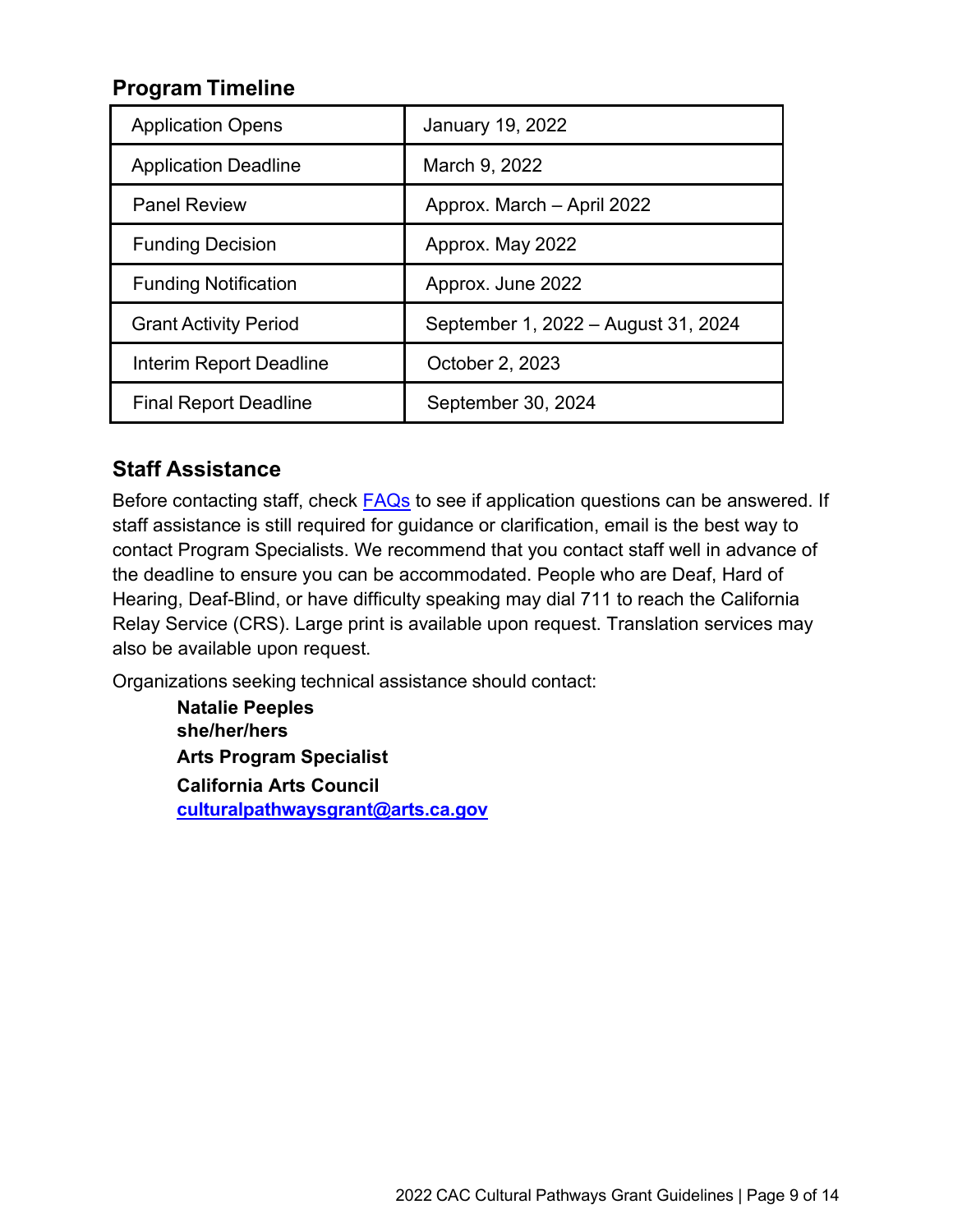# **Governor of California**

Gavin Newsom



### **Arts Council Members**

Lilia Gonzáles-Chávez, Chair

Consuelo (Chelo) Montoya, Vice Chair

Vicki Estrada

Jodie Evans

Kathleen Gallegos

Stanlee Gatti

Alex Israel

Jonathan Moscone

**Executive Director***,* Anne Bown-Crawford

**Deputy Director**, Ayanna L. Kiburi, M.P.H.

1300 I Street, Suite 930 Sacramento, CA 95814 (916) 322-6555 Toll Free (800) 201-6201 FAX: (916) 322-6575 **[www.arts.ca.gov](http://www.arts.ca.gov/)**

#### **Office Hours**

8:00 a.m. - 5:00 p.m., Monday through Friday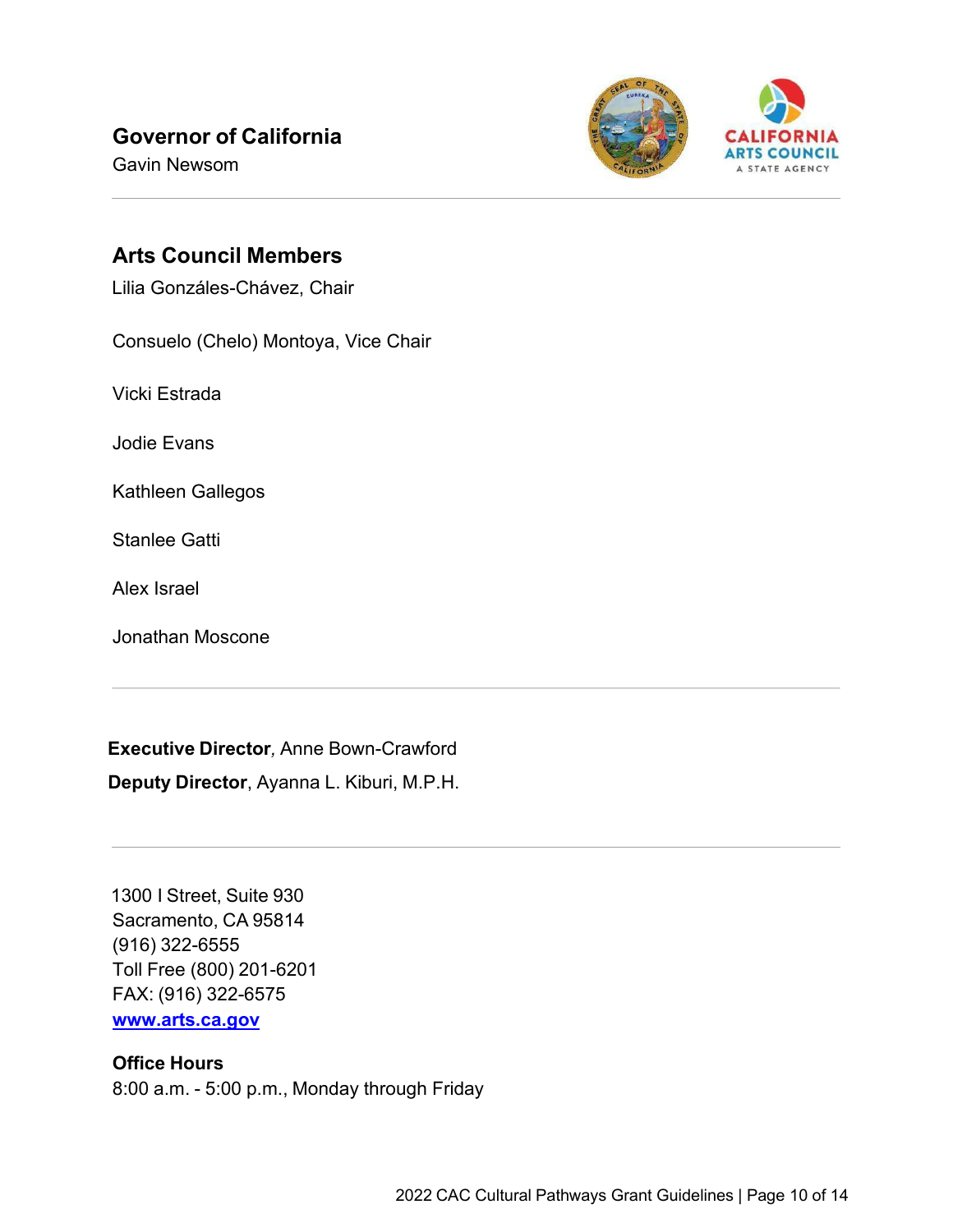**Purpose:** The California Arts Council (CAC), a state agency, was established in January 1976 to encourage artistic awareness, participation, and expression; to help independent local groups develop their own arts programs; to promote employment of artists and those skilled in crafts in the public and private sector; and to enlist the aid of all state agencies in the task of ensuring the fullest expression of our artistic potential.

**The Council:** The appointed Council of the CAC consists of 11 members. The Governor appoints nine members, the assembly Speaker appoints one member, and the Senate President pro Tempore appoints one member. Council members serve without salary, elect their own officers, and meet throughout the state to encourage public attendance. This body sets policy and has final approval of CAC grants.

**Native Land Acknowledgement:** The California Arts Council stands in solidarity with all of California's Indigenous people. We acknowledge that our work takes place on the now occupied traditional lands of the Miwok, Maidu, and Nisenan people, who are the past, present, and future stewards of this place. We make this first step in our journey to develop relationships and cultural competencies to truly support native sovereignty.

**Mission:** Strengthening arts, culture, and creative expression as the tools to cultivate a better California for all.

**Vision:** A California where all people flourish with universal access to and participation in the arts.

**Racial Equity Statement:** As California's state arts agency, the California Arts Council is committed to racial equity both internally through our work environment, and externally through our programming.

- We are committed to ensuring that every policy enacted reflects democratic principles of equity and justice.
- We understand that enacting policy in a just and equitable manner considers critical issues of implicit bias and discrimination that requires concerted and purposeful action.
- We believe that bringing together Council, staff and other partners with differing backgrounds and life experiences will enhance our ability to increase opportunities for all arts service organizations to succeed.
- Policies, programs, and activities will be administered to identify and avoid discrimination and barriers to access, and to avoid disproportionately high and adverse effects on communities of color.
- Accountability to our grantees is of central importance to us. We understand the significance of evaluating the impact of our policymaking on grantees over time and utilizing this evaluation in the development of new policy initiatives.
- We are committed to the just and equitable disbursement of resources.
- We will obtain the following information when relevant and appropriate in order to utilize data to evaluate the impact of our equity goals: population served and/or affected by race, color, national origin, and income level, which will include diverse communities across the state such as: communities of color, racially and ethnically diverse individuals, tribal communities, immigrant and refugee communities, and communities that have principal languages other thanEnglish.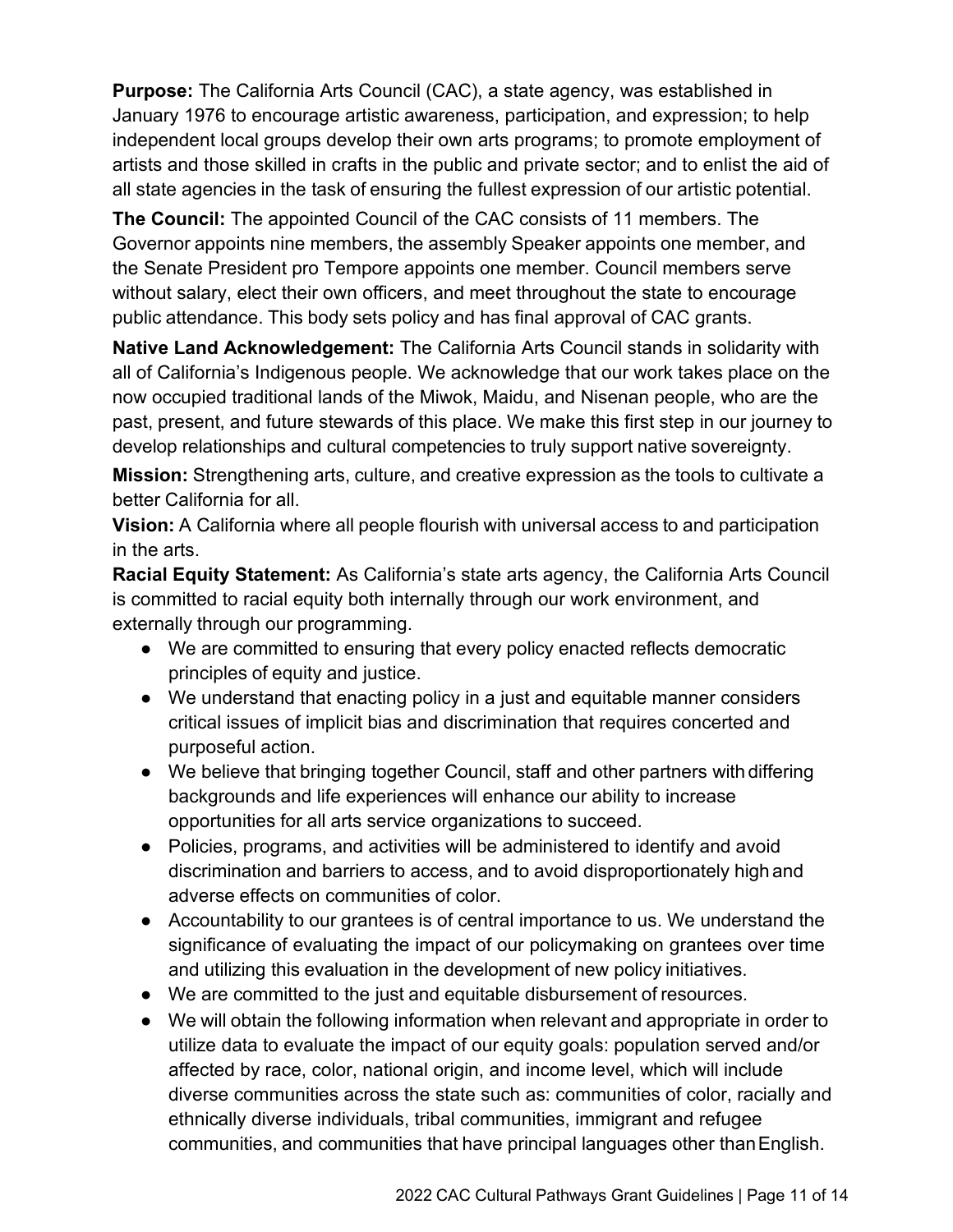For the CAC, racial equity is a continual practice in listening, learning, and implementing. The CAC's Racial Equity Statement demonstrates a deeper commitment for us to do better for the field and our staff.

**Funding:** The CAC is a state agency, funded from the state's annual budget process and proceeds from the California Arts License Plate and the Keep Arts in Schools tax return voluntary contribution fund, supplemented by funds from the National Endowment for the Arts. Its grants are often matched by foundations, individuals, earned income, government agencies, in-kind contributions, or other organizations.

**Information Access:** Due to the Public Records and Open Meeting Acts, applications and their attachments are not confidential and may be requested by the media and/or public. Meeting dates and locations are posted at [www.arts.ca.gov.](http://www.arts.ca.gov/) Observers may attend but may not participate in, or in any way interfere with, Council meetings. Each meeting provides a designated time for public comment, although comments may be time-limited.

**Grant Process:** Applications are evaluated by panels of recognized field representatives who rank applications according to program criteria. The CAC staff provides information but not recommendations to the panel. The Council reviews panel recommendations before making final funding decisions. CAC staff is responsible for grant contract administration after Council approval. In dire or unexpected circumstances, the CAC reserves the right to make exceptions to any policy or procedure on a case-by-case basis.

**Requirements:** The CAC provides grant funding to individual artists and is mandated both by federal and state regulations to fund arts organizations that have proof of nonprofit status under sec. 501(c)(3) of the Internal Revenue Code (Fiscal Receivers are eligible in some programs), or under sec. 23701d of the California Revenue and Taxations Code, or entities that are a unit of government; and that comply with the Civil Rights Acts of 1964, as amended; sec. 504 of the Rehabilitation Act of 1973, as amended; the Age Discrimination Act of 1975; the Drug-Free Workplace Act of 1988; California Government Code secs. 11135-11139.5 (barring discrimination); the Fair Labor Standards Act, as defined by the Secretary of Labor in part 505 of title 29 of the Code of Federal Regulation; the Americans with Disabilities Act of 1990 ("ADA"); the Fair Employment and Housing Act; and the Personal Responsibility and Work Opportunity Reconciliation Act of 1996.

**Ownership, Copyrights, Royalties, Credit:** The CAC does not claim ownership, copyrights, royalties, or other claim to artwork produced as a result of a CAC grant. However, the CAC reserves the right to reproduce and use such material for official, noncommercial purpose, including but not limited to use on the CAC website, social media and print materials. In addition, the CAC requires documentation of grants activity and appropriate credit for CAC partial support.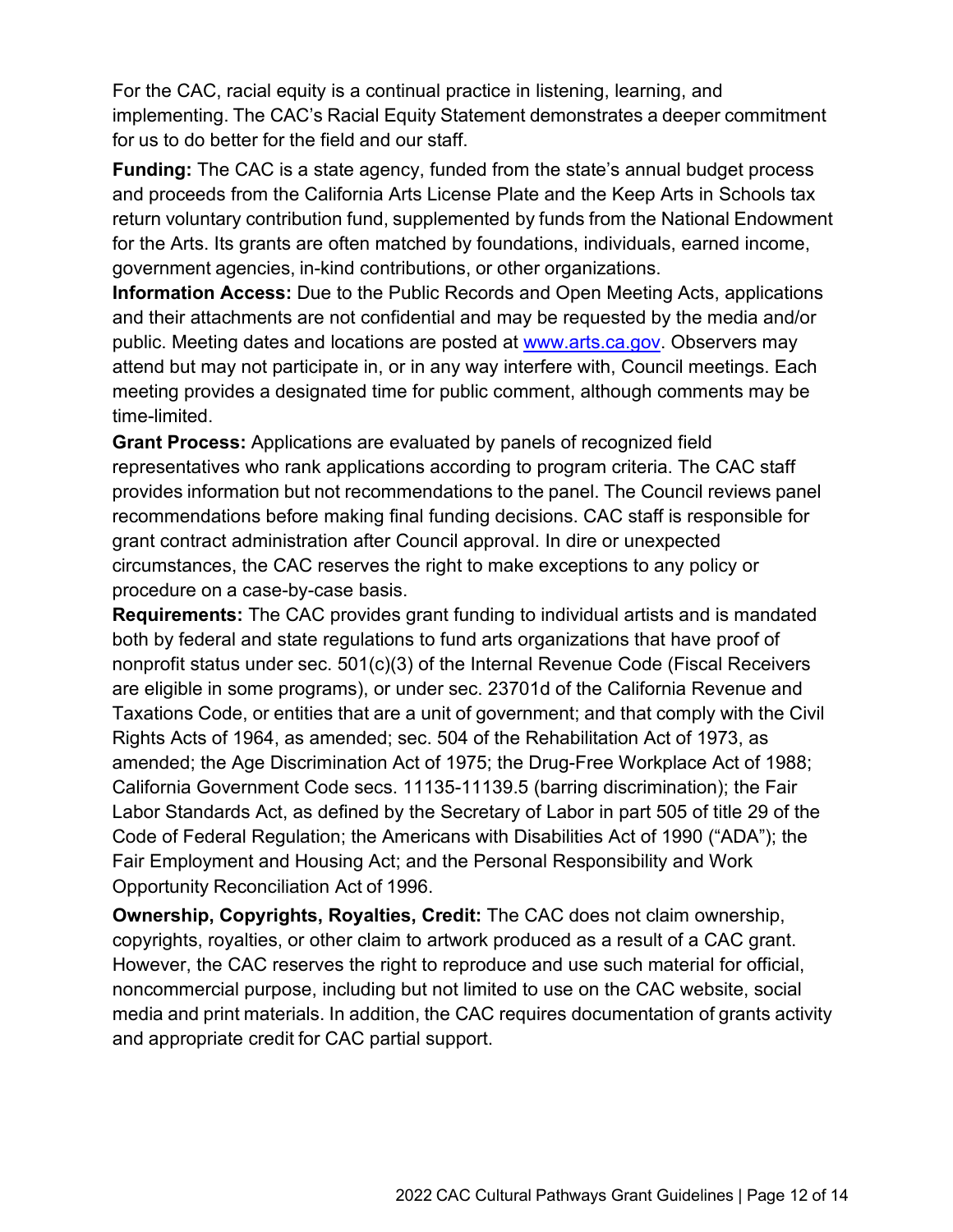# **Grantee Requirements**

Awarded grantees must comply with all requirements as stipulated in the grant agreement, including but not limited to the following:

- **Complete contract documents -** Upon notification of grant award, complete all required contract documents in order to receive grant payment. Contract documents must be received by the CAC within 60 days of issuance or the grant funding may be revoked.
- **Payee Data Record -** Each awarded organization or fiscal sponsor (ifapplicable) must complete, sign, and submit an STD 204 Payee Data Record as a required contract document before grant funds can be released.
- **Consistent activities -** Carry out activities consistent with the original proposal summary statement and the intent of the application as approved for funding, including in instances where the grant award may be less that the original request amount.
- **Approval for changes -** Programming activities must be completed asproposed. Changes must be proposed in advance and require prior written approval from CAC staff. Requests for changes are considered on a case-by-case basis.
- **Thank you letters -** To better inform our elected representatives of the value of the arts and the use of state funds, grantees are required to include copies of signed letters sent to the Governor, state Senate, and Assembly representatives thanking them for the grant. Local representatives may be found at this link: [https://findyourrep.legislature.ca.gov/.](https://findyourrep.legislature.ca.gov/)
- **Use of CAC logo -** Use of the CAC logo is required on all printed andelectronic materials and websites (programs, catalogs, postcards, posters, newsletters, leaflets, publications, etc.) that specifically reference this grant.
- **CAC acknowledgement -** The following acknowledgement of CAC funding is required on all printed and electronic materials: *"This activity is funded in part by the California Arts Council, a state agency."*
- **Interim report -** Provide an interim report summarizing grant-funded activities and accomplishments within 30 days of the midpoint of the grant activity period. Grantees that do not submit reports by the posted deadlines may jeopardize their organization's opportunity for future funding from the CAC.
- **Final report -** Provide a final report summarizing grant-funded activities and accomplishments within 30 days of the end of the grant activity period. Grantees that do not submit reports by the posted deadlines may jeopardize their organization's opportunity for future funding from the CAC.
- **California Model Agreement (AB20) and indirect costs -** In order to comply with AB20 requirements, University of California and California State University grantees are required to secure an indirect cost waiver from the Regents of the University of California or the Board of Trustees of the California State University.